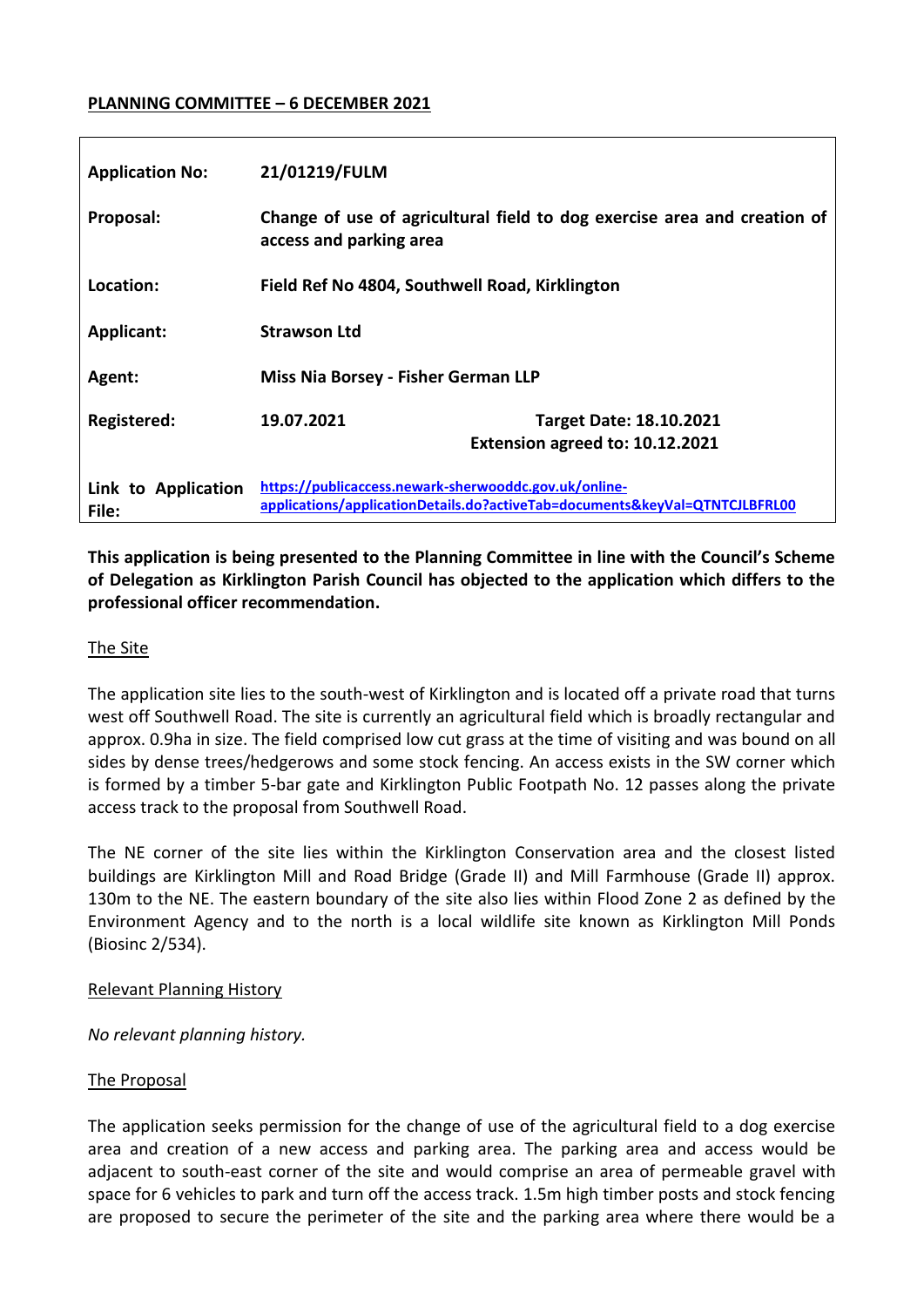timber access gate into the exercise area.

The site would be used as an area for people to visit and exercise their dogs in a secure location. Some dog training equipment/obstacles would be brought to the site but would be movable and non-permanent. The business would cater for the site to be hired for up to one hour or half an hour for up to 6 dogs and bookings would be via an online booking system.

The intention is to provide an area that is secure for dog walkers and similarly provides comfort to local farmers that potentially dangerous dogs are away from public footpaths which go through their land and increase the chance of dog attacks on sheep. Customers would be able to book online slots, would not be permitted to arrive before their allocated time and must have left the car park before the end of their time period. This would ensure that there would be no overlap in customers in the car park or on the tarmac access lane.

In line with recommendations form the Highways Authority the proposed Site/Access Plan shows the widening of the existing access with Southwell Road and the installation of a passing place down the access track.

The application form states opening hours are proposed to be:

- Summer opening times: 7am-7pm
- Winter opening times: 8am-4pm
- Sundays: 10am 5pm

Documents considered as part of this appraisal:

- Site Location Plan Ref. 129927-01 Rev. C
- Existing Site Plan Ref. 129927-02
- Proposed Site Plan Ref. 129927-03 Rev. C
- Site/Access Plan Ref. 129927-04
- Supporting Planning Statement
- Flood Risk Assessment
- Phase One Ecology Survey
- Dog Management Plan
- Dog Field Business Plan

### Departure/Public Advertisement Procedure

Occupiers of 9 properties have been individually notified by letter, a site notice has been displayed close to the site and an advertisement has been placed in the local press.

### **Planning Policy Framework**

### **The Development Plan**

### **Newark and Sherwood Amended Core Strategy DPD (adopted March 2019)**

Spatial Policy 3: Rural Areas Spatial Policy 7: Sustainable Transport Core Policy 6: Shaping our Employment Profile Core Policy 7: Tourism Development Core Policy 9: Sustainable Design Core Policy 10: Climate Change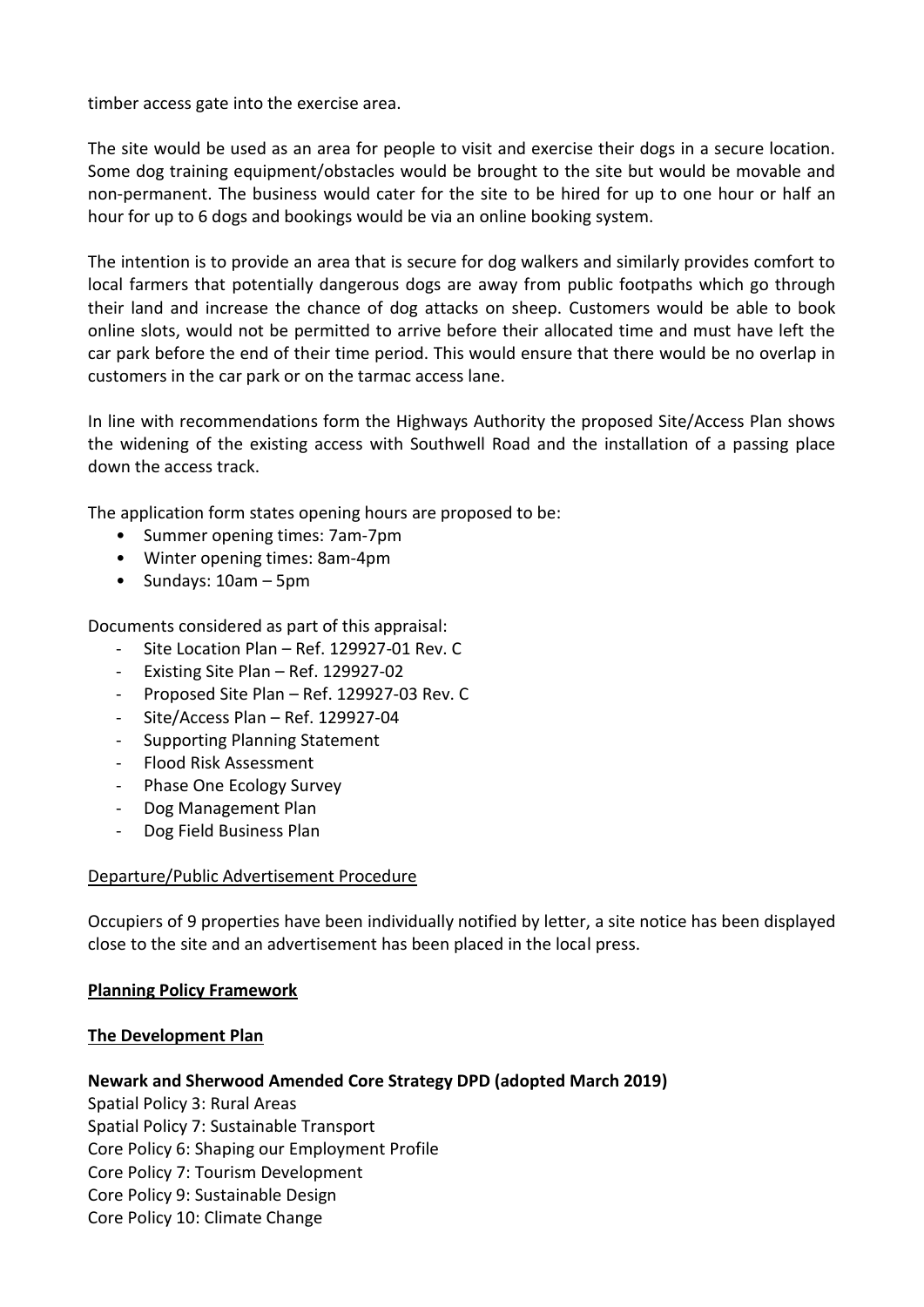Core Policy 12 Biodiversity and Green Infrastructure Core Policy 14: Historic Environment

### **Allocations & Development Management DPD**

- Policy DM5 Design
- Policy DM7 Biodiversity and Green Infrastructure
- Policy DM8 Development in the Open Countryside
- Policy DM9 Protecting and Enhancing the Historic Environment
- Policy DM12 Presumption in Favour of Sustainable Development

### **Other Material Planning Considerations**

- National Planning Policy Framework 2021
- Planning Practice Guidance
- Landscape Character Assessment SPD 2013

### Consultations

**Kirklington Parish Council** – Object – "Kirklington Parish Council objects to the proposals for the following reasons:

- Precedent the Parish Council is concerned that changing the land use (and, in effect, loss of land) could set a precedent for future development in an area where it is neither desired, nor required, and would want the site to be protected against commercial or residential development.
- Access the lane is narrow and unlikely to easily cope with two-way traffic at change over times; additionally visibility onto the road is not great, and speeding can be an issue as vehicles enter / leave the village which could increase the risk of accidents. This puts local residents and walkers at risk.
- Unproven demand it is not certain that there is a demand for such facilities, especially from local residents who have regular routes, when there are many lovely and accessible walks in the area that can be used for free. Would people drive to, and pay to use, facilities when there are many areas that are free in the vicinity? If they did, the increase in traffic leads to additional risks for the village roads as they access the facilities.
- Sheep national, rather than local, statistics were quoted for incidents where animals were harmed which doesn't give an accurate picture of what happens in the immediate vicinity.
- Employment no employment opportunities are created."

**NSDC Conservation** – No objection – "The application is for a site that is located within Kirklington Conservation Area.

From a review of the plans we do not wish to make any formal observations in this case, but refer you to advice and guidance contained within CP14 and DM9 of the Council's LDF DPDs, section 16 of the NPPF (revised July 2021) and the legal duties with respect to section 72 of the Planning (Listed Buildings and Conservation Areas) Act 1990. In reaching any view, the local planning authority must pay special attention to the desirability of preserving or enhancing character of the conservation area. Preservation is achieved by causing no harm, and might include maintaining the existing contribution made by the host site."

**NCC Highways** – No objection subject to conditions – "The applicant has submitted an amended plan ref. drawing no. 129927-04, titled: Proposed site plan, dated October 2021 showing the proposed access off Southwell Road as widened to 6.0m for the first 8.0m from the edge of the carriageway and 6m radius on both sides of the access. One passing bay along the private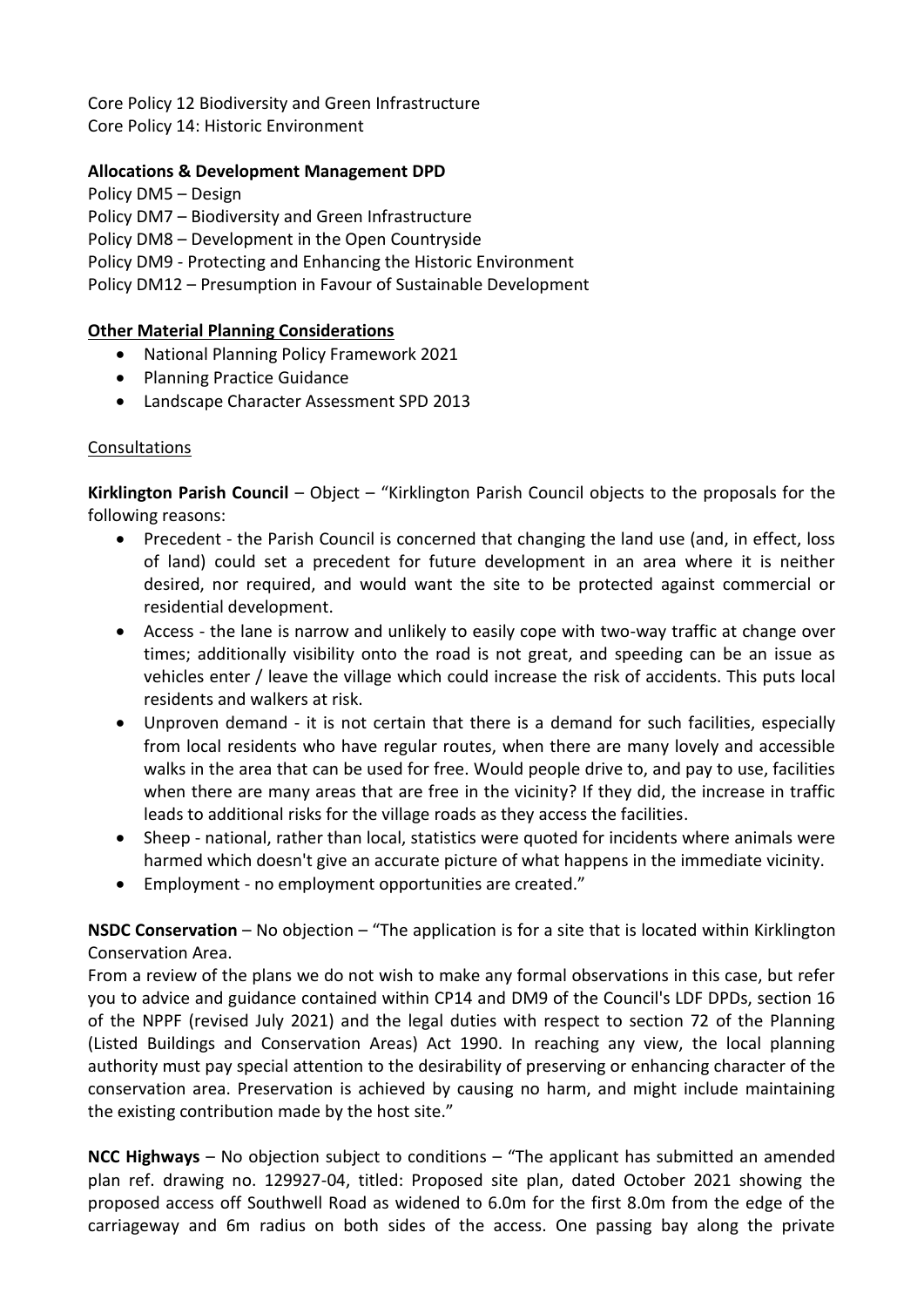driveway / public footpath is also proposed to allow for two vehicles or a vehicle and walkers on the public footway to pass each other in a safe manner. The Highway Authority would not wish to raise any objection to this proposal, subject to conditions."

**NCC Rights of Way –** No objection subject to a condition and informative notes to the applicant – Kirklington Public Footpath No. 12 passes along the private access track to the proposal. The applicant will need to demonstrate how members of the public using the Public Footpath will be kept safe by the increase in vehicle use that will result in this proposal. This might be through signage, customer car speed limits etc. The increase in vehicle use of the road to the proposed site may lead to damage to the surface of the track so some assurance as to the applicant's plans for maintenance of the surface is also requested. A suitably worded condition may mitigate these concerns.

**The Environment Agency –** No objection – "The site lies almost entirely within flood zone 1 with a very small section of the eastern portion of the red line boundary located within flood zone 2. Therefore the LPA can apply national flood risk standing advice (FRSA) in this instance. The site does lie in between two watercourses both of which are classified as ordinary watercourses and as such fall under the remit of the Lead Local Flood Authority (LLFA). The River Greet is located to the north and an unnamed watercourse to the south of the site. Given the proximity to these watercourses, if either were classified as Main River then they would require a flood risk activity permit (FRAP). It is therefore assumed that the LLFA may require an equivalent permit/consent."

**NCC Flood Risk (LLFA)** – No objection/comments to make.

**Trent Valley Internal Drainage Board –** No objection - "The Board maintained Cotton Mill Dyke, an open watercourse, exists along the boundary of the site and to which BYELAWS and the LAND DRAINAGE ACT 1991 applies. The Board's consent is required to erect any building or structure (including walls and fences), whether temporary or permanent, or plant any tree, shrub, willow or other similar growth within 9 metres of the top edge of any Board maintained watercourse or the edge of any Board maintained culvert. The erection or alteration of any mill dam, weir or other like obstruction to the flow, or erection or alteration of any culvert, whether temporary or permanent, within the channel of a riparian watercourse will require the Board's prior written consent. The Board's Planning and Byelaw Policy, Advice Notes and Application form is available on the website - [www.wmc-idbs.org.uk/TVIDB](http://www.wmc-idbs.org.uk/TVIDB) The Board's consent is required irrespective of any permission gained under the Town and Country Planning Act 1990. The Board's consent will only be granted where proposals are not detrimental to the flow or stability of the watercourse/culvert or the Board's machinery access to the watercourse/culvert which is required for annual maintenance, periodic improvement and emergency works. The applicant should therefore note that the proposals described within this planning application may need to be altered to comply with the Board's requirements if the Board's consent is refused."

**Ramblers Association – No comments received.** 

**Nottinghamshire Wildlife Trust –** No comments received.

**No comments have been received from third parties.** 

Comments of the Business Manager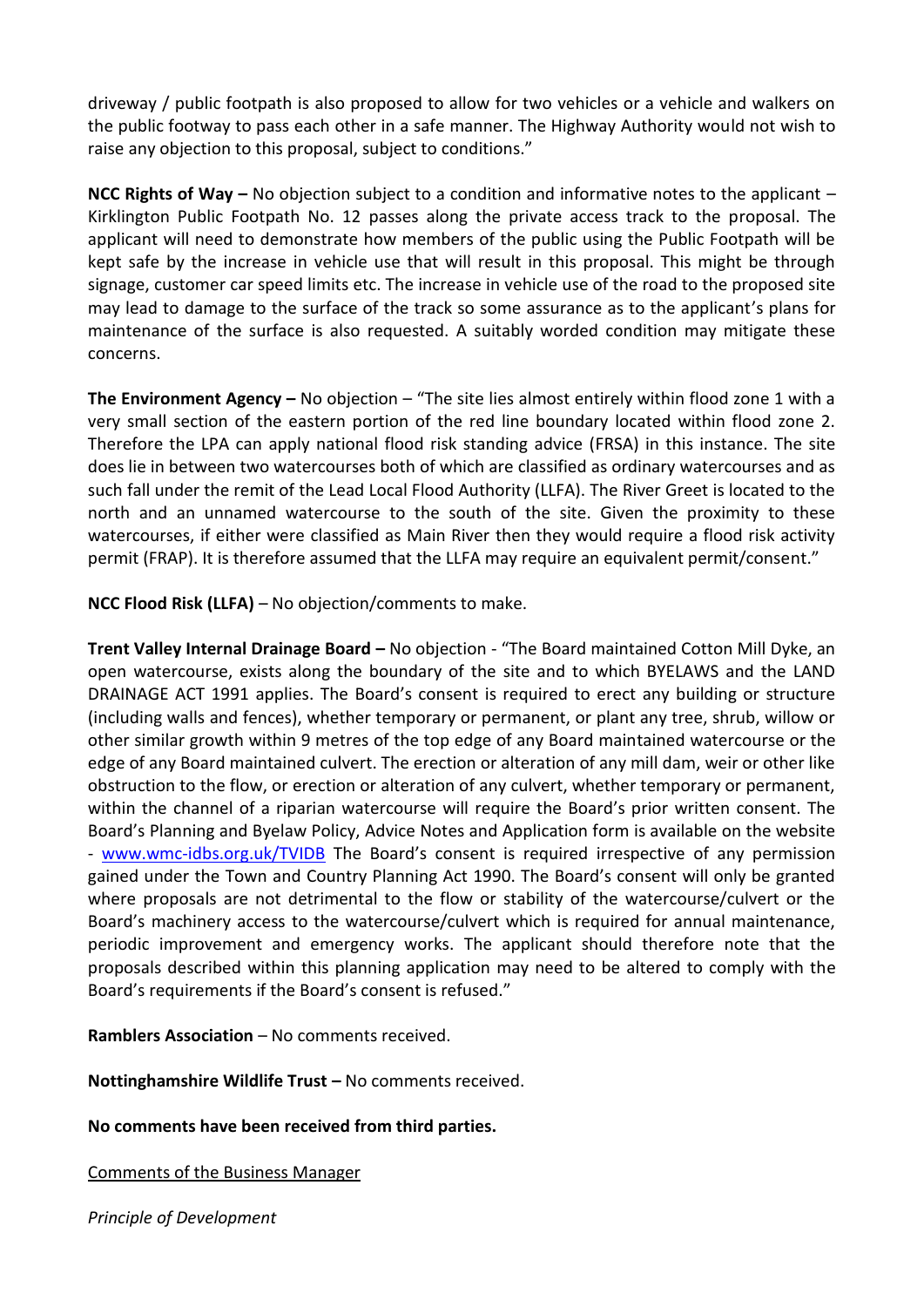Spatial Policy 3 states that development away from the main built-up areas of villages, in the open countryside, will be strictly controlled and restricted to uses which require a rural setting such as (amongst other things) agriculture and forestry and schemes for rural diversifications. The application site is currently agricultural and is part of a wider farm holding. The applicant has provided a business plan statement which explains that this field doesn't currently bring in any income for the farm as it is too small and that this farm holding currently has no diversification projects. The statement explains that the Basic Payment Scheme (the biggest of the rural grants and payments that provide help to the farming industry) is declining and that the Government is encouraging farm diversification in order to replace the payment scheme and support farming enterprises. The applicant advances that the use of this field for a dog exercise area (controlled by an online booking service) would be a rural diversification scheme that would enable this field to be used to generate an additional income to support the wider business.

Policy DM8 explains that proposals to diversify the economic activity of rural businesses will be supported where it can be shown that they can contribute to the local economy. Proposals must be complimentary and proportionate to the existing business in their nature and scale and be accommodated in existing buildings wherever possible. Paragraph 84 of the NPPF is also relevant in the assessment of this application which affirms that decisions should enable the diversification of agricultural and other land-based businesses.

Core Policy 6 also states that the economy of the District will be strengthened and broadened to provide a diverse range of employment opportunities by helping the economy of rural areas by rural diversification that will encourage tourism, recreation, rural regeneration, and farm diversification, and complement new appropriate agriculture and forestry development. Development sustaining and providing rural employment should meet local needs and be small scale in nature to ensure acceptable scale and impact.

In this case, the site lies within the open countryside within the Strawson Ltd. Farm complex, an established 320Ha agricultural holding which is mainly arable and vegetables with a pedigree beef shorthorn herd. The application advances that the use of this field for a dog exercise area would be a rural diversification scheme that would enable this field to be used to generate an additional income to support the wider business as the field is not currently used for active farming due to its small size. The application also proposes that the use of this field for this purpose would offer a form of appropriate and small scale diversification that would sustain rural employment within the holding in response to reduction in grant funding. The field would offer local people a safe environment to exercise their dogs and the applicant advances that it could also reduce the numbers of attacks on farm animals from unruly dogs. Articles have been submitted from Farmers Weekly which promote farm diversification for this same purpose to help reduce dog attacks on cattle and a low-cost option to generate additional income to support the farm enterprise. The supporting statements explain the need for a countryside location for this proposed use and the benefit of using underutilised land within a farm holding to help support and sustain existing operations and employment levels, particularly during times where funding is being restricted.

It is considered that this business proposal would be small scale given it would be limited to one relatively small field, and it would enable an existing farm enterprise (with no current diversification schemes) to diversify in a low-cost way that would help sustain the business and existing employment on site. This in turn would sustain local employment and the rural economy of the district. It is therefore considered that the principle of this use in this location, for the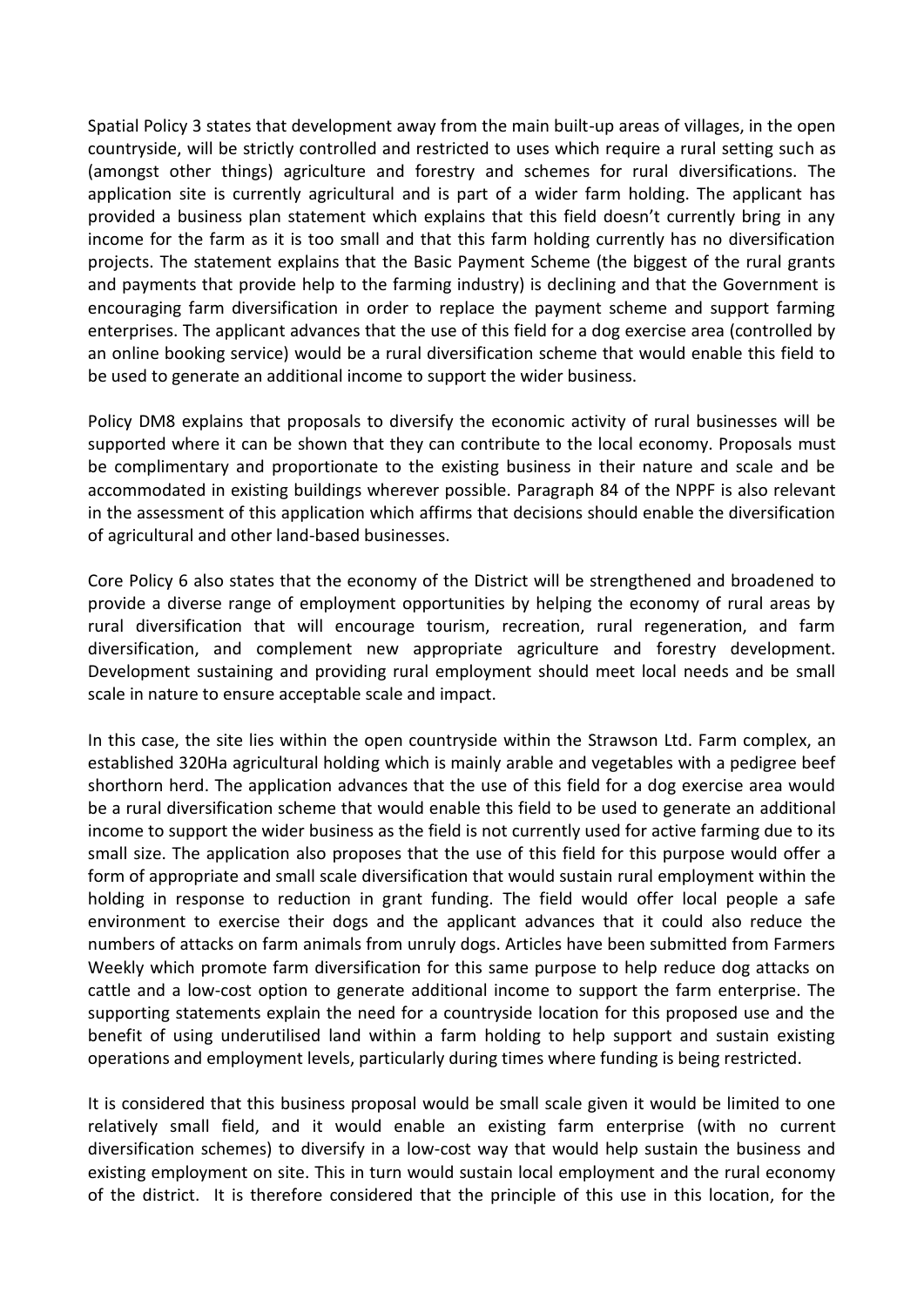purposes of rural diversification, is acceptable in principle subject to a more detailed assessment of other factors below.

### *Impact upon Character of the Area*

Core Policy 9 states that new development should achieve a high standard of sustainable design and layout that is of an appropriate form and scale to its context complementing the existing built and landscape environments. Core Policy 13 requires the landscape character of the surrounding area to be conserved. Policy DM8 of the DPD states agricultural development should have regard to the character of the surrounding landscape and be designed to reduce its impact on the surrounding area. Core Policy 13 of the Core Strategy addresses issues of landscape character. It states that development proposals should positively address the implications of the Landscape Policy Zones in which the proposals lie and demonstrate that such development would contribute towards meeting the Landscape Conservation and Enhancement Aims for the area.

The District Council has undertaken a Landscape Character Assessment to assist decision makers in understanding the potential impact of the proposed development on the character of the landscape. The LCA provides an objective methodology for assessing the varied landscape within the District and contains information about the character, condition and sensitivity of the landscape. The LCA has recognised a series of Policy Zones across the 5 Landscape Character types represented across the District.

The relevant Landscape Policy Zone for the site is Hockerton Village Farmlands (MN PZ 34). Landscape condition is defined as good and landscape sensitivity with regards to visibility into and out of the area is moderate. Landscape actions for the area are to create and reinforce – however the relevant policy part for this type of development is to conserve the rural character of the landscape by limiting any new development to around the settlements of Edingley, Kirklington, Hockerton and Normanton. The policy also notes that a threat of drivers for change in this policy zone includes increased intensity of agriculture leading to fragmentation and/or loss of hedgerows and reduction of woodland due to land use changes and lack of management. I note that this proposal would be confined to one field which has established field boundaries – as part of the application a new access is proposed in the SW corner of the site which would result in a reduction of approx. 5m of hedgerow. The existing field would be maintained as grass and a small area for parking would be provided adjacent to the access which would be the only physical development proposed in this application (save for low level fencing) and would remain contained within the fields existing boundaries.

Views of the parking area and proposed perimeter fencing would be restricted from public view by virtue of their positioning, the existing dense boundaries to the site and the separation from the immediate public realm. Notwithstanding this I accept that the impact on the openness of the countryside is not measured purely by what can be seen from the public realm. The impact of development in plan form is also an important consideration. In this case the whole field would remain open and laid to grass save for a small area that would be gravelled to provide an informal parking area for visitors. Small timber post and livestock fencing would enclose the perimeter of the field but this would not have any perceivable impact on the openness of the site. I am mindful under agricultural permitted development there would be a level of development that could be undertaken on this site that would not require express planning permission but nevertheless I do not consider the hard surfacing for the parking area would result in any adverse impact on the character of the open countryside. The supporting documents refer to picnic benches being placed on site to allow visitors to sit whilst watching their dogs – these would be movable and non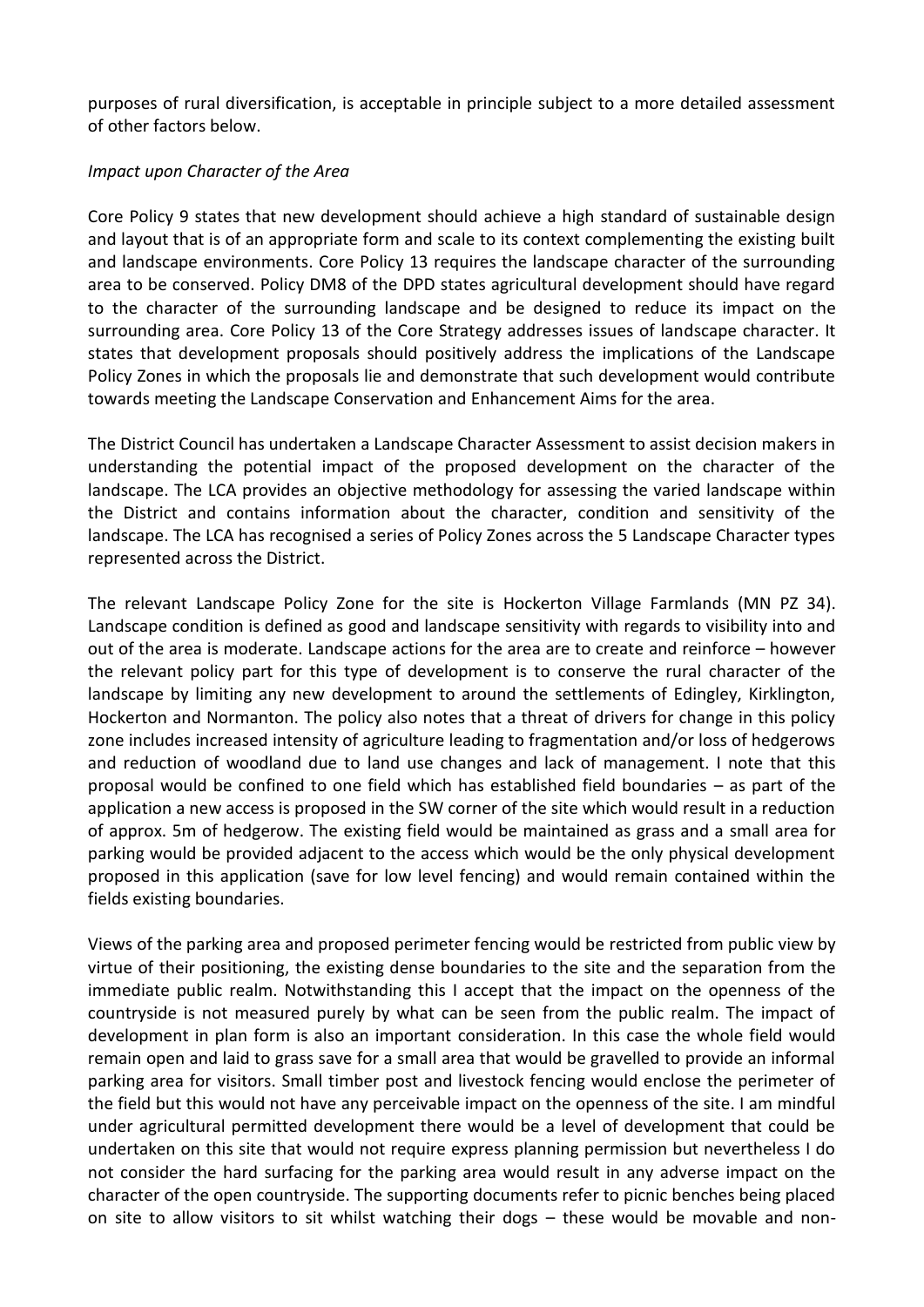permanent structures but in any event would be very small scale given the size of the site overall and would not have any adverse impact on the character of the area.

The new access will result in a 5m gap in the hedgerow which is relatively well established along its length. However, the position of the entrance would provide enhanced visibility in both directions and reduce potential conflict for users of the public right of way. The hedgerows and trees in this location are not within a conservation area and not protected by TPOs, however given this site boundary surrounds an agricultural field and is in excess of 20 m in total length prior consent for any removal is required. The loss of a limited portion of this boundary vegetation is not ideal. However in this agricultural context it is not considered to be a significant loss visually given the site context and expanse of hedgerow with is largely un-fragmented at this location. I also do not consider that there would be any significant long term impact on the ecology and biodiversity of the area as this application would see the removal of a relatively minor length of a hedgerow in an environment where there are ample other habitat opportunities for wildlife. In addition, the installation of this access gate would not, in my view, result in a significant detrimental impact on the open countryside, wider biodiversity of the area or result in harm to the character of the area such that would warrant the refusal of this application. I therefore consider the development would not be unduly prominent from the surrounding rural area in accordance with Core Polices 13 & 14 and Policies DM5, DM8 and DM9 of the Development Plan Document.

### *Heritage Matters*

The NE corner of the site lies within the Kirklington Conservation area and the closest listed buildings are Kirklington Mill and Road Bridge (Grade II) and Mill Farmhouse (Grade II) approx. 130m to the NE. As such the relationship with these designated heritage assets it an important consideration. Section 66 of the Planning (Listed Buildings and Conservation Areas) Act 1990 (the 'Act') requires the Local Planning Authority (LPA) to pay special regard to the desirability of preserving listed buildings, their setting and any architectural features that they possess. In this context, the objective of preservation is to cause no harm, and is a matter of paramount concern in the planning process.

Policies CP14 and DM9 of the Council's LDF DPDs, amongst other things, seek to protect the historic environment and ensure that heritage assets are managed in a way that best sustains their significance. The importance of considering the impact of new development on the significance of designated heritage assets, furthermore, is expressed in section 16 of the National Planning Policy Framework (NPPF). Paragraph 206 of the NPPF, for example, advises that the significance of designated heritage assets can be harmed or lost through alterations or development within their setting. Such harm or loss to significance requires clear and convincing justification. The NPPF also makes it clear that protecting and enhancing the historic environment is sustainable development (paragraph 8.c).

Physical development is limited in the proposal. Owing to the separation distances, enclosure of the site within established field boundaries and limited alterations proposed I am satisfied the proposal would preserve the rural character of the conservation area and setting of the nearby listed buildings. I therefore consider the proposal would accord with the requirements of policies CP14 and DM9 in this respect. I also consider the scheme to comply with the objective of preservation set out under sections 66 and 72, part II of the 1990 Listed Building and Conservation Areas Act, as well as the heritage policies and advice contained within the Council's LDF DPDs and section 16 of the NPPF.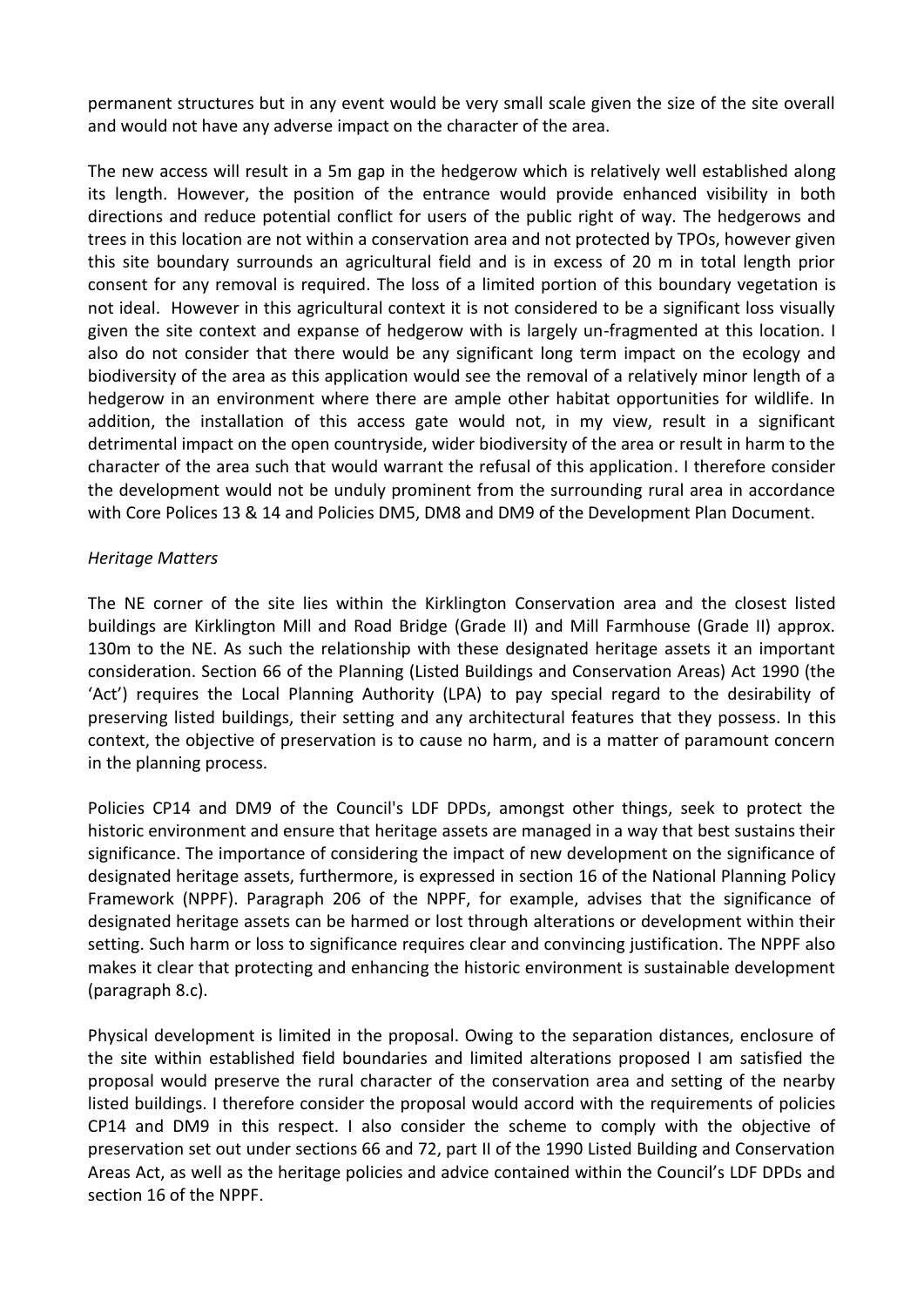### *Impact upon Residential Amenity*

The NPPF seeks to secure high quality design and a good standard of amenity for all existing and future occupants of land and buildings. Policy DM5 of the DPD states that development proposals should ensure no unacceptable reduction in amenity upon neighbouring development.

There are no residential properties in close proximity that could be impacted by the proposed use of the land. Whilst there could be a slight increase in noise through dogs barking during the day the site is well contained with a dense hedgerow/tree lined boundary that would likely buffer any noises from the closest neighbouring properties which are approx. 120m away. Therefore, I am satisfied that the proposal complies with Policy DM5 of the DPD.

## *Impact upon the Highway*

Spatial Policy 7 of the Core Strategy seeks to ensure that vehicular traffic generated does not create parking or traffic problems and Policy DM5 of the DPD requires the provision of safe access to new development and appropriate parking provision.

The site is accessed via a tarmacked access off Southwell Road, following negotiations with the highways authority the access is now proposed in the SE corner of the site and will be enclosed by a timber 5-bar gate. Kirklington Public Footpath No. 12 passes along the private access track to the proposal from Southwell Road. The site would operate on a booking system where customers would be able to book online slots, would not be permitted to arrive before their allocated time and must have left the car park before the end of their time period to ensure that there would be no overlap in customers in the car park or on the tarmac access lane.

The amended plans show the proposed access to the site within closer distance to Southwell Road, i.e. approximately 150m instead 276m as previously proposed which is a significant reduction of the length of the track/Footpath that vehicles would have to cover to access the proposed site. This is considered to be a benefit the safety of the users of the Public Footpath as it would reduce the stretch of the Footpath where vehicles could conflict with walkers and other vehicles. The Highways authority have raised no objection to the development subject to conditions requiring the assessment of the current access onto Southwell Road and enhancement where necessary and the installation of passing bays down the existing track. A scheme for improvements has been submitted and assessed by the Highways Authority who have found them to be acceptable.

The RoW team have also raised no objection subject to a condition and informative notes to the applicant which ensures the safety of members of the public using the Public Footpath through appropriate signage, customer car speed limits etc.

On the basis of support from the highways authority I am of the view that the application meets the requirements of SP7 and DM5 subject to the conditions requested.

## *Impact upon Ecology*

Core Policy 12 of the Core Strategy seeks to secure development that maximises the opportunities to conserve, enhance and restore biodiversity. Policy DM5 of the DPD states that natural features of importance within or adjacent to development sites should, wherever possible, be protected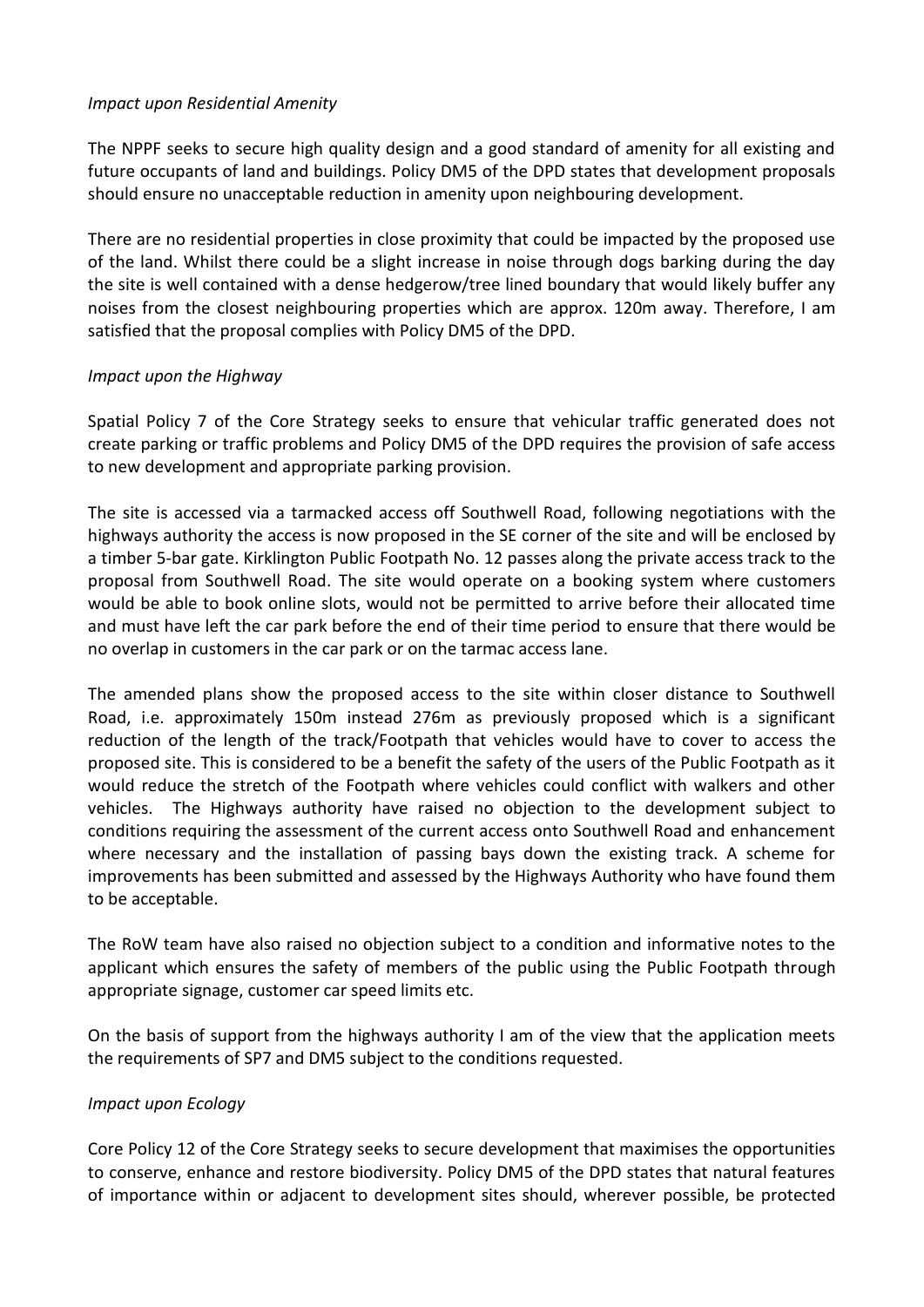and enhanced. The NPPF also includes that opportunities to incorporate biodiversity in and around developments should be encouraged.

The Site is located within 2 km of 13 Local Wildlife Site (LWS), with one of the Sites located immediately adjacent to the Site. A Preliminary Ecology survey has been submitted with this application which includes recommendations to ensure that the adjacent LWS would not be adversely impacted by the change of land use. Kirklington Mill Ponds LWS is located immediately to the north, east and west of the Site and supports old mill ponds connected to the River Greet and associated wet areas and broadleaved woodland. Whilst the site is already well contained within existing dense site boundaries a stock proof fence is proposed that would prevent any dogs from leaving the Site around its periphery.

The ecology survey concludes that there will be a negligible impact on potential bat roosts and foraging/commuting bats within the Site. However, a bat box has been recommended as an enhancement. The waterbodies associated with Kirklington Mill Ponds LWS are connected to the River Greet and were discounted for great crested newts (GCN). There are two ponds within 500m of the Site but based on the distances between the Site and the ponds and in consideration of the relatively minor change of land use, GCN are not considered to be a constraint to the proposed development as concluded by the ecology survey.

Subject to the recommendations set out in the ecology survey I do not consider the proposed use of this site for this purpose would result in an adverse ecological impact on the surrounding area or LWS noting particularly that no development is proposed close to the LWS. Whilst there would be an increase in users of this particular field, I note that there are existing PROW networks in the vicinity which are already used by walkers/dog walkers. I therefore consider the application would not have an adverse impact on existing ecology and would be in accordance with CP12 and DM5 in this regard.

### *Impact on Flooding*

The site lies within Flood Zone 2 as defined by the Environment Agencies Flood Mapping. The National Planning Policy Framework (NPPF) provides guidance on dealing with development where all or part of the application site falls within Flood Zone 2. Chapter 14 of the NPPF outlines that inappropriate development in areas at risk of flooding should be avoided by directing development away from areas at highest risk, but where development is necessary, making it safe without increasing flood risk elsewhere – themes which are reflected within policies DM5, CP9 and 10 of the Council's development plan.

The NPPF adopts a sequential approach to flood risk advising that development should first be directed towards less vulnerable sites within Flood Zone 1. Where these sites are not available new developments will be required to demonstrate that they pass the exception test by demonstrating that the development provides wider sustainability benefits to the community that outweigh flood risk and that, through a site specific Flood Risk Assessment (FRA), the proposed development can be considered safe for its lifetime and not increase flood risk elsewhere. Both elements of the exception test must be passed for development to be permitted. Para 159 states that 'If it is not possible for development to be located in zones with a lower risk of flooding (taking into account wider sustainable development objectives), the exception test may have to be applied. The need for the exception test will depend on the potential vulnerability of the site and of the development proposed, in line with the Flood Risk Vulnerability Classification set out in national planning guidance'.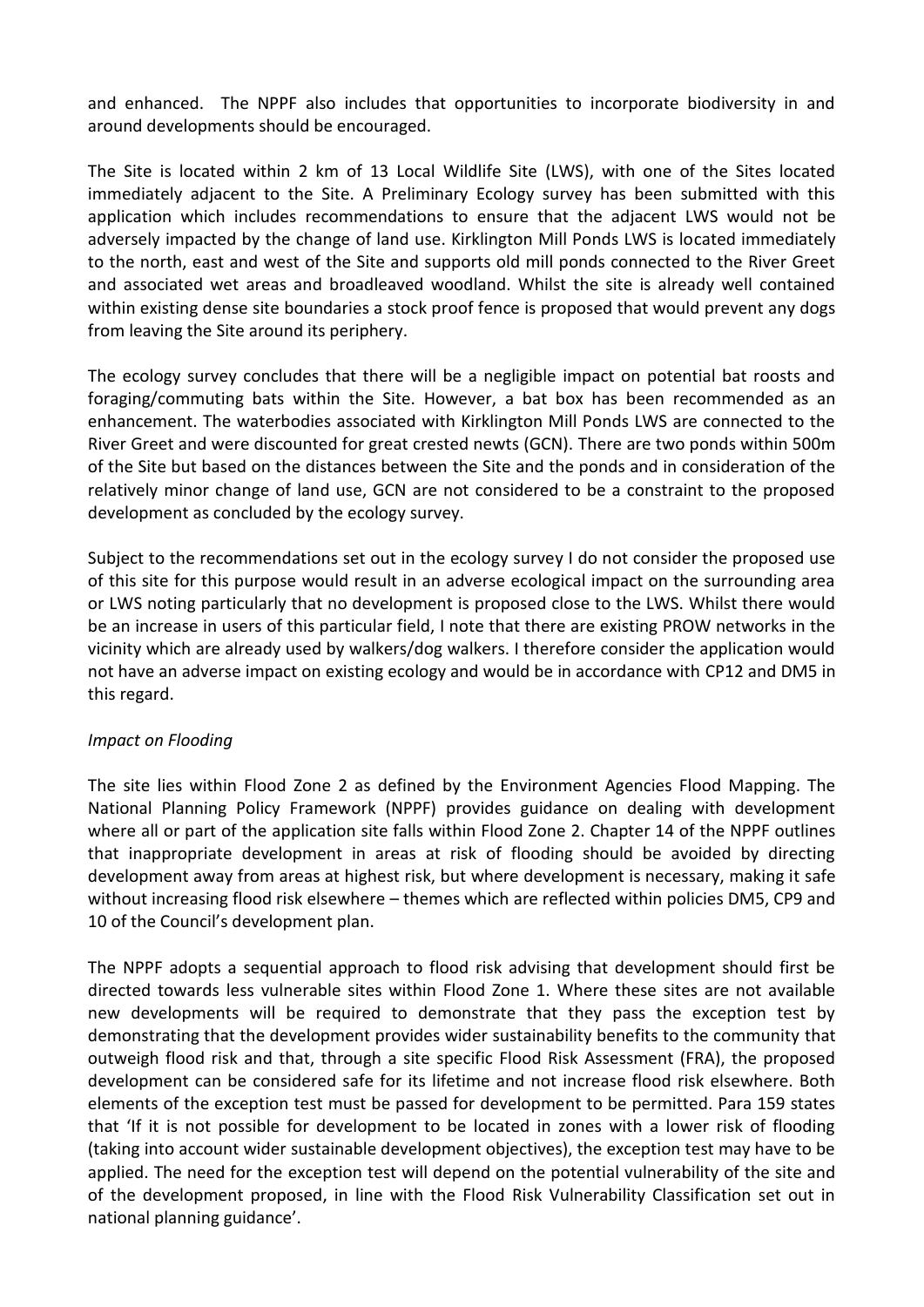However, the NPPG explains that applications for minor development or changes of use (except for a change of use to a caravan, camping or chalet site, or to a mobile home or park home site) need not be subjected to the sequential or exception tests. Nevertheless the applicant has submitted a Flood Risk assessment which assessed the flood risk to the site and site users. It is noted that Table 3 of the PPG flood risk section notes that amenity/recreation areas (as characterised within Table 2 of the PPG) are appropriate within Flood Zone 1 and 2 and are classed as water-compatible development as these sites would not be used in times of flooding.

Overall I do not consider the use of this site for recreational purposes/dog exercising would increase any flood risk to third parties or put future site users at any additional flood risk. It is therefore considered that the proposal accords with Core Policy 9, Core Policy 10, DM5 and Section 14 of the NPPF and PPG in this regard.

## *Conclusion*

Given the above, I am satisfied that the principle of the development at the site is acceptable and that the proposal would not result in any material impact on the character and appearance of the site, setting of the CA or nearby listed buildings, highways safety concerns, flood risk, ecology or impact neighbouring properties. It is therefore considered that the proposal would accord with the aims of NPPF as well as the abovementioned policies within the Development Plan. I also consider a scheme to comply with the objective of preservation set out under sections 66 and 72, part II of the 1990 Listed Building and Conservation Areas Act. It is therefore recommended that planning permission be granted.

### **RECOMMENDATION**

### **That full planning permission is approved subject to the following conditions**

### **Conditions**

01

The development hereby permitted shall not begin later than three years from the date of this permission.

Reason: To comply with the requirements of Section 51 of the Planning and Compulsory Purchase Act 2004.

### 02

The development hereby permitted shall not be carried out except in accordance with the following approved plans, reference:

- Site Location Plan Ref. 129927-01 Rev. C
- Proposed Site Plan Ref. 129927-03 Rev. C
- Site/Access Plan Ref. 129927-04 (dated October 2021)

Reason: So as to define this permission.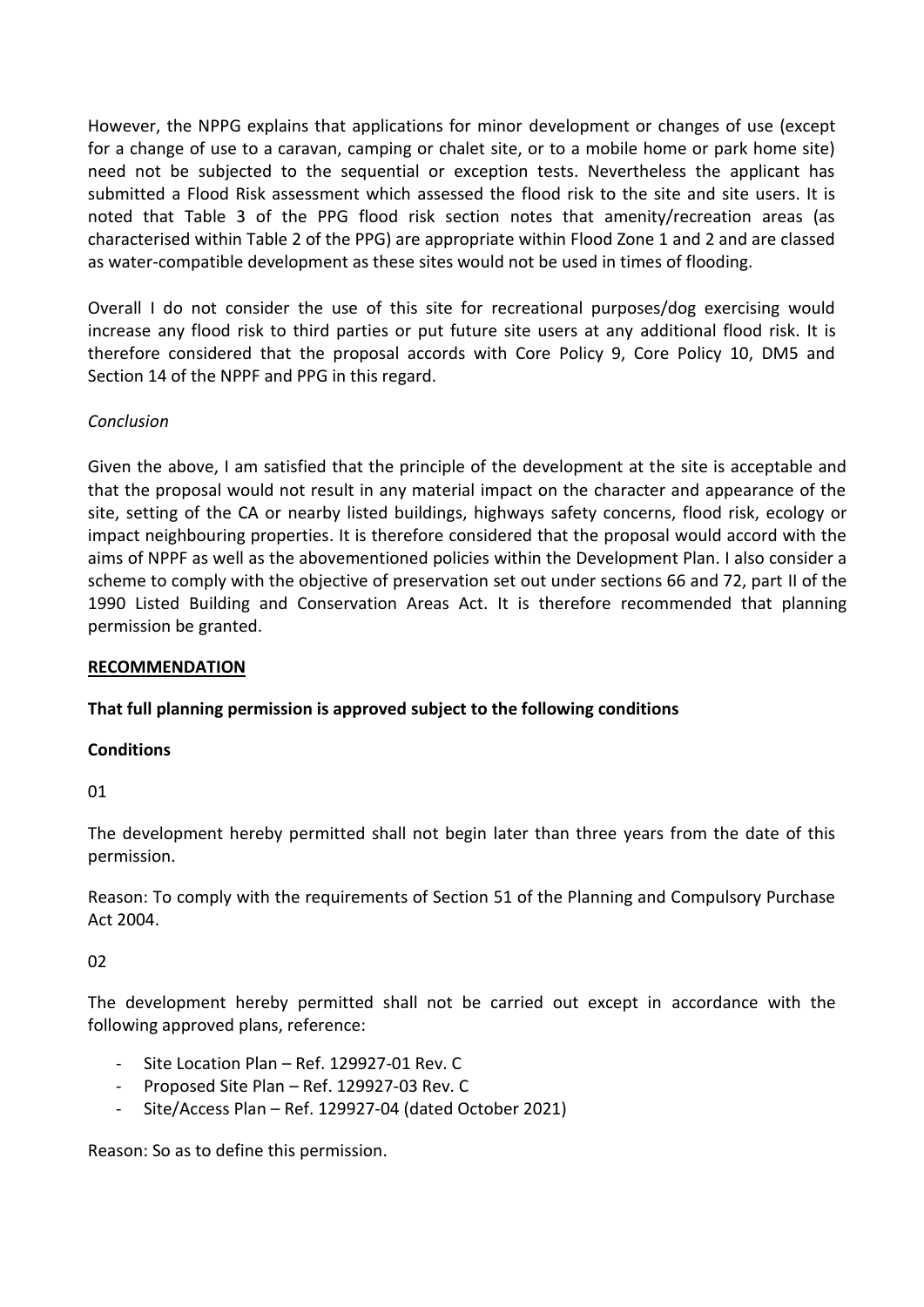03

The development hereby permitted shall be constructed entirely of the materials details submitted as part of the planning application.

Reason: In the interests of visual amenity.

04

The site shall only be open to members of the public during the following hours:

- Summer opening times (April-October inclusive): 7am-7pm
- Winter opening times (November-March inclusive): 8am-4pm
- Sundays (all year): 10am-5pm

Reason: In the interests of residential amenity.

05

No part of the development hereby permitted shall be brought into use until the access onto Southwell Road has been altered and completed in accordance with the approved ref. drawing no. 129927-04, titled: Proposed site plan, dated October 2021.

Reason: To ensure that vehicles entering and leaving the site may pass each other clear of the highway and to safeguard free flow and safety of traffic on Southwell Road in the interest of highway safety.

06

No part of the development hereby permitted shall be brought into use until a minimum of one passing bay on the Public Footpath / access track between the Southwell Road / Footpath junction and the access is provided in accordance with the approved ref. drawing no. 129927-04, titled: Proposed site plan, dated October 2021.

Reason: To enable vehicles and pedestrians to safely pass each other on the narrow track / Footpath and to reduce the distance vehicles would have to reverse to pass each other in the interest of highway and pedestrian safety.

07

No part of the development hereby permitted shall be brought into use until the new access to the field and any parking and turning areas are provided in accordance with the approved plans. The parking or turning areas shall then be used only for parking and turning of vehicles in connection with the proposed use for the life of the development.

Reason: To ensure that adequate off-street parking provision is made to reduce the possibilities of the proposed development leading to parking on the Public Footpath; to ensure vehicles can enter and leave the site in forward gear.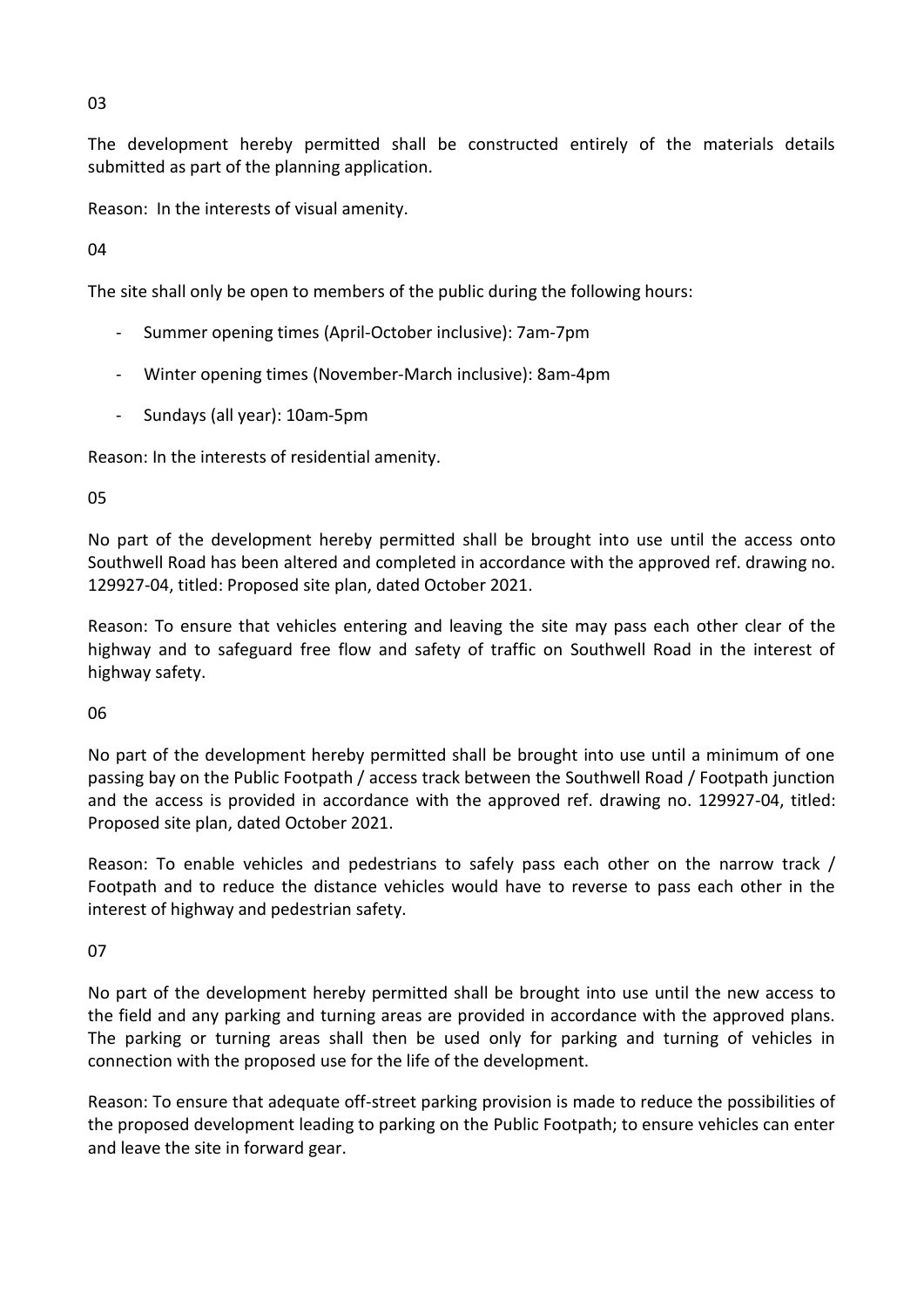No part of the development hereby permitted shall be brought into use until pedestrian visibility splays of 2.0 meters x 2.0 meters are provided on each side of the vehicle access to the field. These measurements must be taken from and along the edge of the Public Footpath along Southwell Road as shown on approved ref. drawing no. 129927-04, titled: Proposed site plan, dated October 2021. The area of land within these splays shall be maintained free from all obstruction over 0.6 meters above the carriageway level at all times.

Reason: In the interest of pedestrian safety on the Public Footpath.

# 09

Prior to the commencement of development, a signage and safety measures scheme and ongoing maintenance plan for repairs to the surface of the access track, shall be submitted to and approved in writing by the Local Planning Authority. The agreed scheme and maintenance plan shall be complied with in full before the use hereby permitted commences and retained for the lifetime of the development.

Reason: To ensure that the treatment and management of the right of way is appropriate for public safety and use and meets Equal Opportunities, and Sustainable transport objectives.

## 10

The development hereby approved shall be undertaken in strict accordance with the Recommendations outlined at section 4 of the Preliminary Ecological Appraisal – dated May 2021, produced by BM Ecology Ltd submitted in support of this application in that:

- Before the use hereby permitted commences, a stock proof fence (of a maximum height of 2 metres) capable of preventing dogs from leaving the Site must be installed around the periphery of the Site;
- Before the use hereby permitted commences, a system shall be put in place to ensure that all dog faeces is removed from the Site each day i.e. via a dog bin or dog owners taking their dogs faeces away from the Site;
- At least one bat box must be installed on a tree within or bordering the Site;
- Any tree or hedgerow removal that is required as part of this development must be undertaken outside of the bird nesting period of March to August (inclusive). If this is not possible, works within the Site during the bird nesting period (March to August inclusive) may require supervision by a suitably qualified ecologist; and
- Any deep excavations must be either fenced-off, covered overnight or fitted with an exit ramp to avoid the trapping of mammals.

Reason: To ensure that wildlife and habitats are retained, protected and enhanced in the interests of nature conservation.

08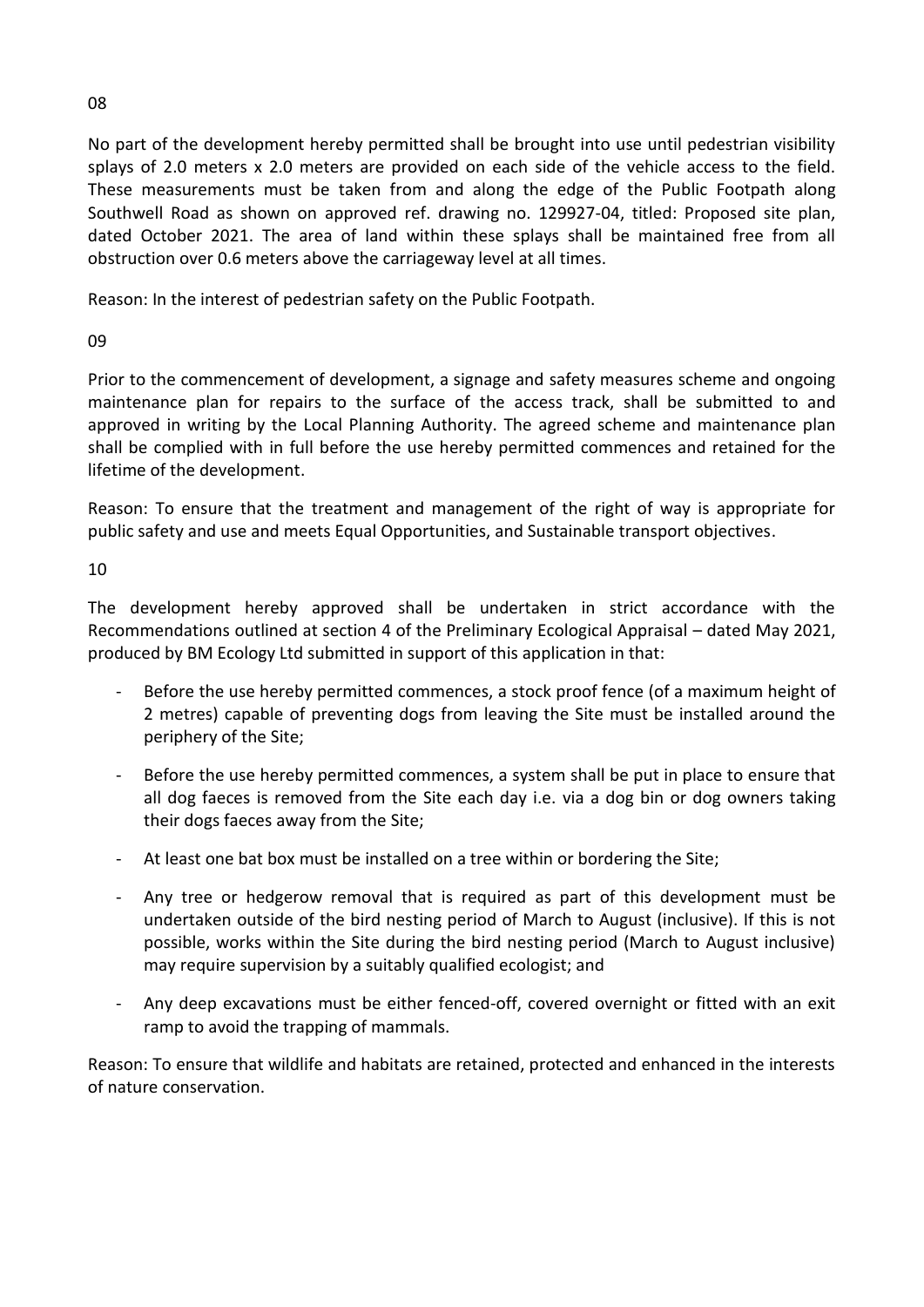## **Notes to Applicant**

01

The applicant is advised that all planning permissions granted on or after the 1st December 2011 may be subject to the Community Infrastructure Levy (CIL). Full details of CIL are available on the Council's website at www.newark-sherwooddc.gov.uk/cil/

The proposed development has been assessed and it is the Council's view that CIL is not payable on the development hereby approved as the development type proposed is zero rated in this location.

## 02

This application has been the subject of discussions during the application process to ensure that the proposal is acceptable. The District Planning Authority has accordingly worked positively and pro-actively, seeking solutions to problems arising in coming to its decision. This is fully in accord Town and Country Planning (Development Management Procedure) (England) Order 2015 (as amended).

## 03

Comments from NCC Rights of Way:

- Kirklington Public Footpath No. 12 passes along the private access track to the proposal. The applicant may wish to confirm the exact route of the Public Footpath by obtaining a Public Rights of Way Search to make sure that their proposal will not interfere or obstruct this Public Right of Way. For more information email [row.landsearches@nottscc.gov.uk](mailto:row.landsearches@nottscc.gov.uk)
- The footpath should remain open, unobstructed and be kept on its legal alignment at all times.
- Vehicles should not be parked on the Public Footpath or materials unloaded or stored on the Public Footpath so as to obstruct the path.
- There should be no disturbance to the surface of the footpath without prior authorisation the Rights of Way team.
- The safety of the public using the path should be observed at all times. A Temporary Closure of the Footpath may be granted to facilitate public safety during the construction phase subject to certain conditions. Further information and costs may be obtained by contacting the Rights of Way section. The applicant should be made aware that at least 5 weeks' notice is required to process the closure and an alternative route on should be provided if possible.

04

## Notes from Highways:

The development makes it necessary to amend vehicular access over a verge of the public highway. These works shall be constructed to the satisfaction of the Highway Authority. You are, therefore, required to contact the County Council's Agent, Via East Midlands to arrange for these works to be carried out. Email: [licences@viaem.co.uk](mailto:licences@viaem.co.uk) Tel. 0300 500 8080 and further information at:<https://www.nottinghamshire.gov.uk/transport/licences-permits/temporary-activities>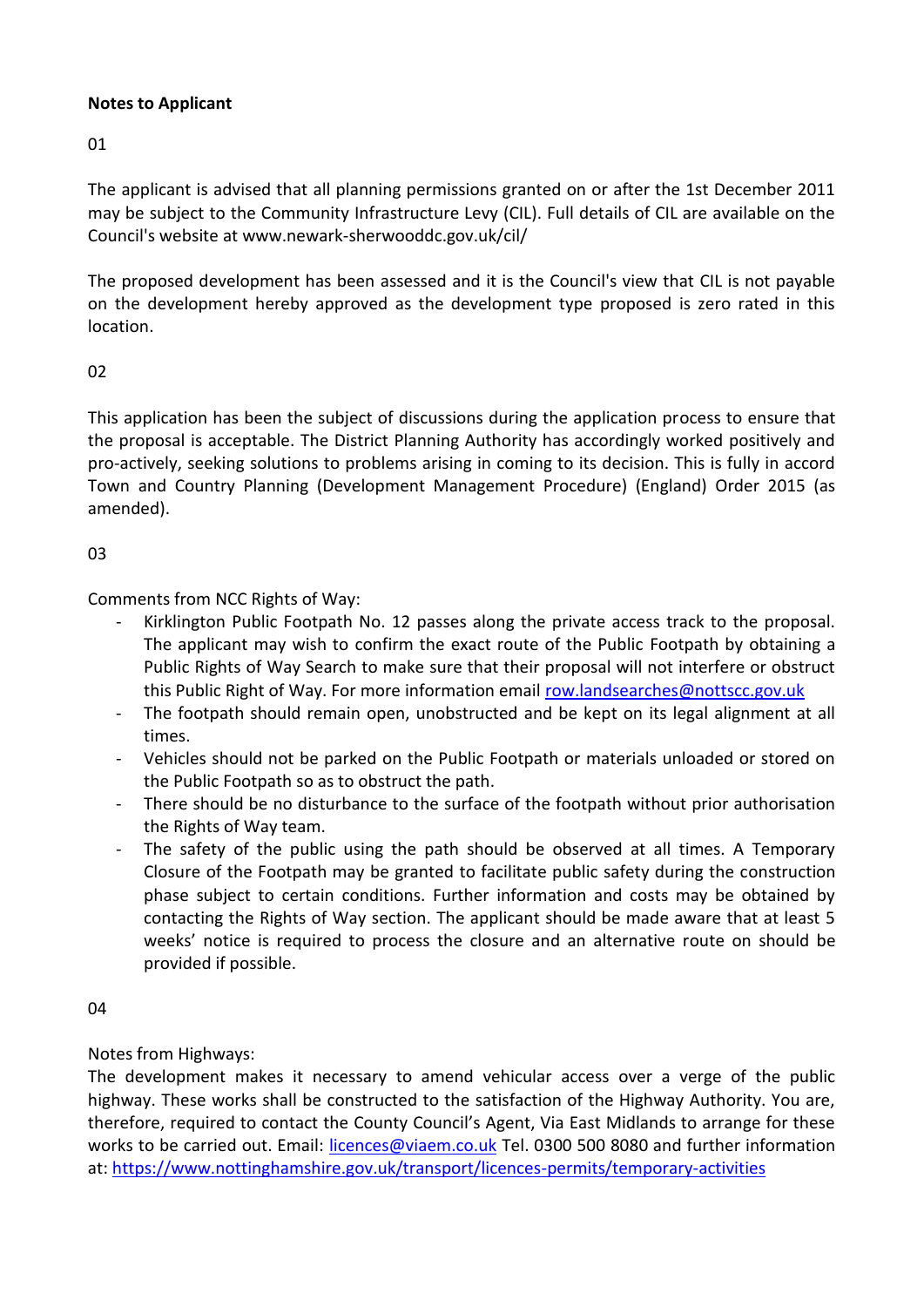### BACKGROUND PAPERS

Application case file.

For further information, please contact Honor Whitfield on ext 5827

All submission documents relating to this planning application can be found on the following websit[e www.newark-sherwooddc.gov.uk.](http://www.newark-sherwooddc.gov.uk/)

**Lisa Hughes Business Manager – Planning Development**